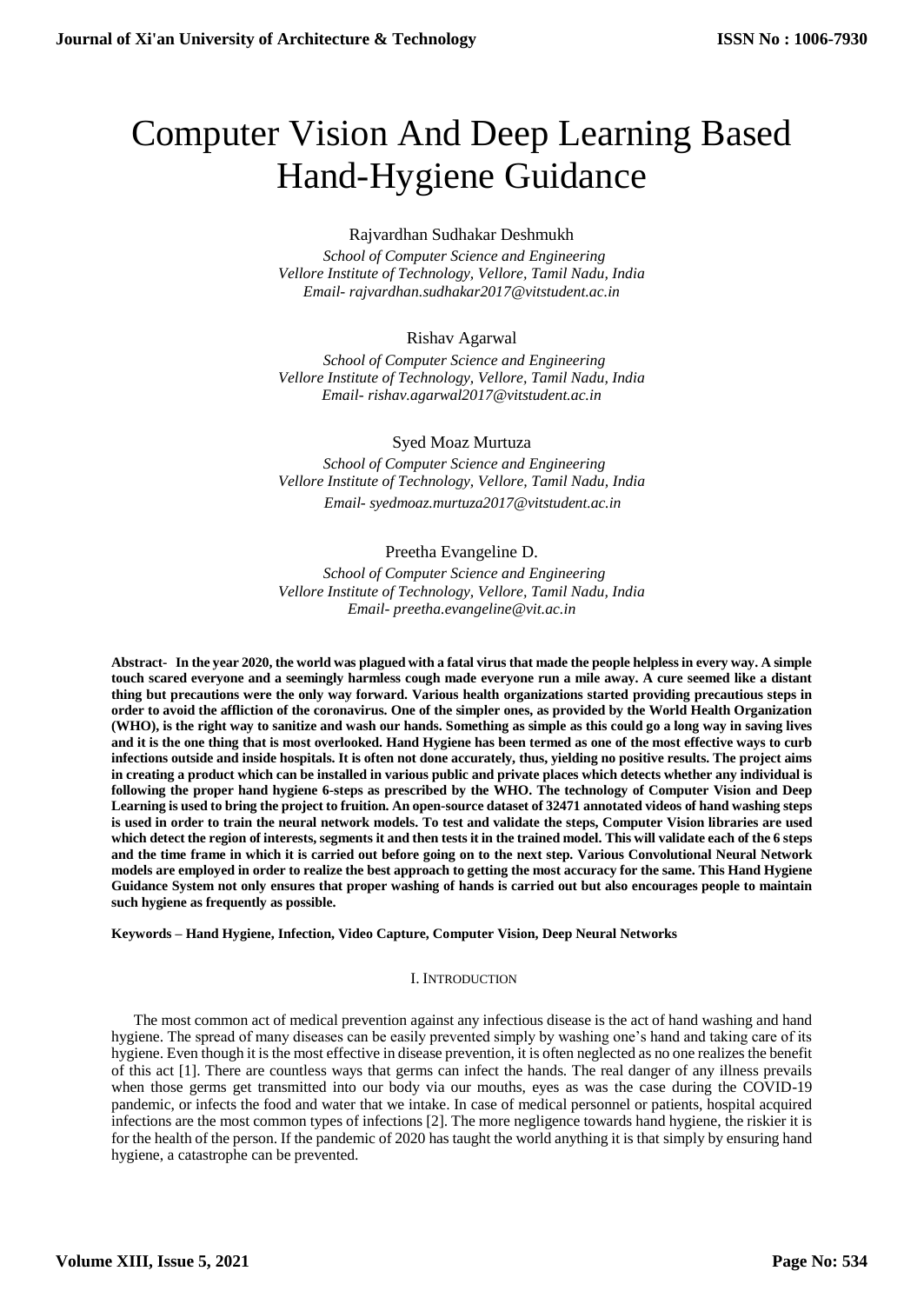The COVID-19 pandemic made the world realize the importance of hand hygiene throughout the lifetime. Humans often neglect the importance of hand hygiene unless they are compelled to do so. The main problem that needs to be solved is how accurately the act of hand washing is being carried out and for how long. The World Health Organization has prescribed a 6-step hand washing technique which ensures prevention of infections [3]. There is a need to develop a Hand-Hygiene Guidance system based on a Deep Learning and Computer Vision approach using the 6-step approach as the baseline for detection. This approach should not only validate the act of hand washing but also instill in the minds of people the importance of the same, thus, increasing their frequency of carrying out a hand hygiene process. The work aims at creating an integrated system which will promote hand hygiene while also ensuring that the act of hand washing is being done accurately and efficiently. A small act of ensuring hand hygiene will go a long way in keeping the world safe from a disastrous pandemic. The work presented aims at developing a Hand-Hygiene Guidance system based on a Deep Learning and Computer Vision approach. The project has the following objectives which have been completed during the fulfillment of the work: To create a Deep Neural Network (DNN) architecture which will be trained and tested using a dataset of 32471 annotated videos for the purpose of classifying the steps performed by a user during hand wash, to capture the steps in the act of hand-washing as a live feed using the concepts of Computer Vision (CV) and also guide the user through the 6 steps prescribed by the World Health Organization (WHO) for a hygienic hand wash, to validate whether the steps undertaken are accurate and thresholds are met and to integrate the DNN and CV modules to create a system that promotes hand hygiene and ensures that the task is done accurately.

#### II. RELATED WORKS

The work of S. Yeung et. al. [4] talks about developing a system which keeps a check on the hand hygiene compliance in a Hospital environment. They propose a Machine Learning algorithm approach using Convolutional Neural Network and Computer Vision. The paper deals with depth perception and detects if a person is performing the act of hand washing in front of a soap dispenser. The positive and negative result for the same is based on their posture and how much are they in the frame while performing the task. This removes the need for keeping a manual registry of compliances, thus, saving valuable time of the staffs. The drawback of this paper is that it is unable to detect how accurate is the hand hygiene steps or how long is the person actually performing the task. According to the work of M. R. Islam et. al. [5] Deep Convolutional Neural Network is a prominent approach in the aspect of hand gesture recognition. It talks about human computer interaction and the need for feature recognition. It deals with the recognition of the American Sign Language using Multi Class Support Vector Machines providing with an accuracy of 94.57%. The work of S. Khan et. al. [6] gives a comprehensive guide on the usage of Convolutional Neural Networks (CNN) for Computer Vision. It deals with various aspects of the CNN models as they are applied in the concepts of Computer Vision such as image classification and object detection. A. Ullah et. al [7] proposed a novel activity acknowledgment technique by handling the video information utilizing convolutional neural networks furthermore, a deep bidirectional LSTM network. The proposed technique is fit for learning long-term groupings and can handle extensive recordings by examining highlights for a specific time span. The work of M. Zhang et. al. [8] has utilized computer vision to acquaint a mechanized methodology with video investigation of careful execution. A convolutional neural network architecture for object discovery was utilized to identify working hands in open medical procedure recordings. According to W. Luo et. al. [9] a novel deep neural network can mutually reason about 3D identification, tracking, and movement determining given information caught by a 3D sensor. Their methodology performs 3D convolutions across existence over an elevated perspective portrayal of the 3D world, which is exceptionally effective as far as both memory and calculation. In the work of K. Roy [10] a two-stage deep learning based the methodology is introduced to identify hands in unconstrained situations. To additional upgrade the yield of the hand identifier they proposed a convolutional neural network (CNN) based skin identification methodology which decreases the events of false positives.

The paper by J. Cheng et. al. [11] proposes a quick and precise video object division technique that can instantly begin the division cycle once receiving the pictures. A likeness-based scoring capacity is embraced to refine these article parts by contrasting them with the visual data in the principal outline. In the work of M. Izadpanahkakhk et. al. [12] a novel methodology is proposed where convolutional neural networks (CNNs) alongside move learning are used. The modules are a pre-prepared CNN engineering as a component extractor and an AI classifier. The investigations exhibited that the ROI extraction module could fundamentally track down the fitting palm print ROIs, and the check results were extremely accurate. The work of K. Gu et. al. [13] presents the first study of picture model strength to the minuscule changes found across video outlines. They also found that a greater part of the fragility found in recordings lies outside the commonplace definition of antagonistic models (99.9%). In the paper by C. Chen et. al. [14], they introduced deep computing of extremely low light crude videos: around one lux of illuminance. To supplement this line of work, they gathered another dataset of raw dark videos, in which highresolution raw information is caught at a video rate. Via cautiously planning a learning-based pipeline and presenting another loss function to improve temporal stability, they prepared a Siamese network on static raw video with the end goal that the network sums up to video of fluid scenes at test time. The work of A. Rössler et. al. [15]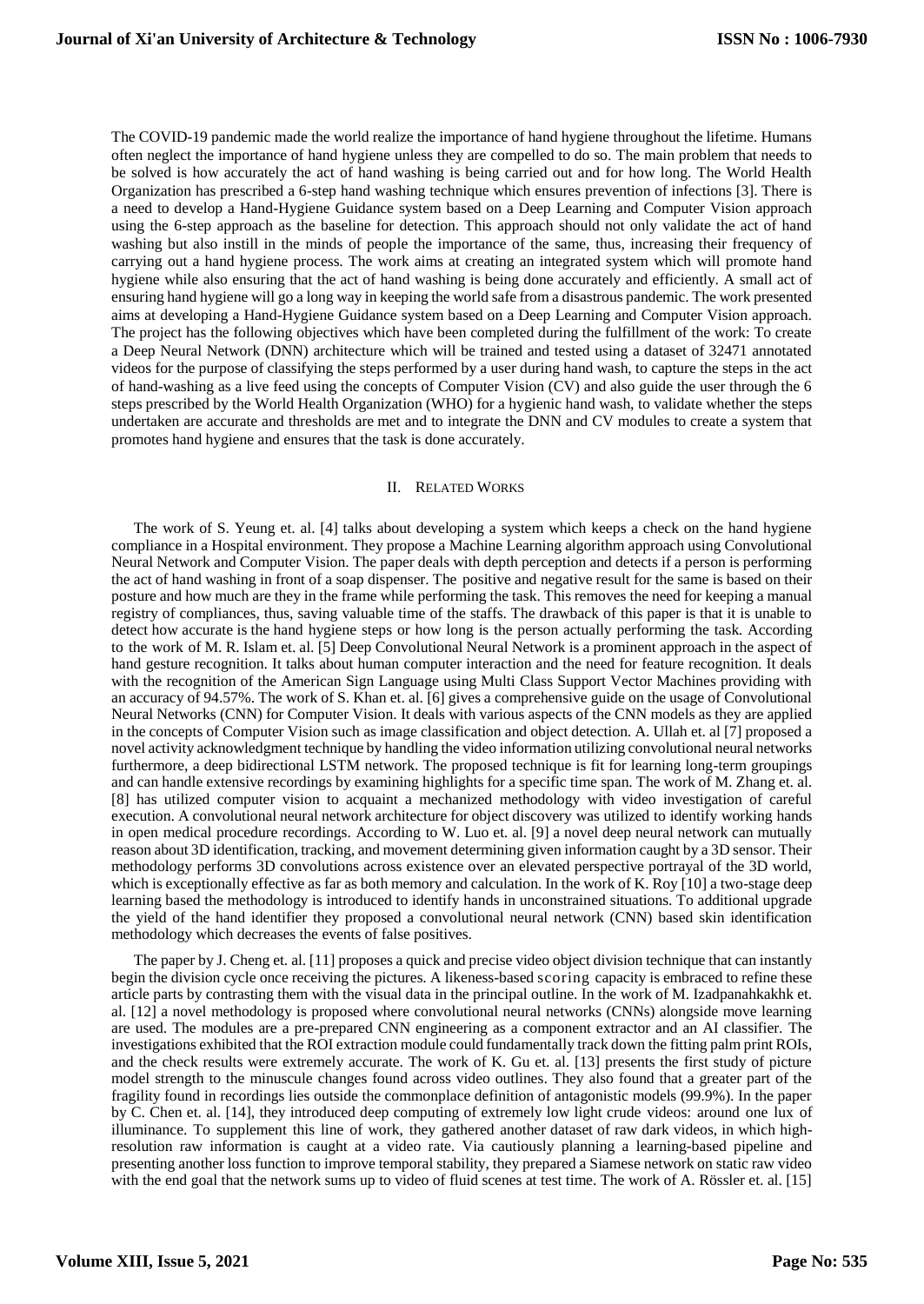presented a novel face manipulation dataset of about a large portion of 1,000,000 altered pictures (from over 1000 recordings). Utilizing the new dataset, they presented benchmarks for traditional picture legal assignments, including grouping and division, considering recordings compacted at different quality levels. The paper by A. Khamis [16] introduces a radio-based device-free system (RFWash) in order to monitor the hand hygiene technique in accordance with the standard compliance by the World Health Organization (WHO). A deep model is utilized which is then trained in naturally occurring hand hygiene gestures. According to the paper by A. Haque et al. [17] a vision based non- intrusive technique is the approach towards a smart hospital. It aims at reducing hospital acquired infections by eliminating close-proximity detection of compliances. They work with depth images in order to differentiate between a person performing the hand hygiene act and a person just there in the vicinity. They ensure that the privacy is maintained as the image received does not reveal the environment or the color of the surroundings. The paper showcases promising results in case of accounting for an increase in hand hygiene via the proposed method. The work by M. Kim et. al. [18] talks about the usage of 3D Convolutional Neural Network coupled with Computer Vision in order to facilitate hand hygiene in hospitals. They detected the region-of-interest of an anesthesiologist's hand rubbing technique and used it to create the classifiers. The moderated an accuracy of 76% using a simple classification technique.

#### III. PROPOSED ALGORITHM

## *3.1 Related Concepts –*

The application for determination of the quality of hand wash based on the 6 steps prescribed by the World Health Organization (WHO) requires processing of video, classifying its scenes using Deep Neural Networks and a software for logically integrating these separate parts into one.

**Convolutional Neural Networks (CNN):** CNN is a Methodology which consumes input, and then segregates the different aspects within the input depending upon the user's discretion. Its architecture was derived from the electrical impulses between neurons within the Human Brain [19]. VGG16 has 13 convolutional layers and 5 pooling layers, where the pooling layers are utilized to compress the image. This method has been instrumental for classification accuracy and very high performance [20]. MobileNetV2 model is a CNN which provides a very efficient network architecture which can be adjusted to meet the demands of mobile vision applications which require low number of parameters to provide good accuracy [21]. ResNet is a trained CNN which uses a concept known as 'short-cut' in building blocks. Due to which it outperforms conventional deep CNNs which are generally known for their high testing errors [22].

**Computer Vision:** In this, image extraction takes place when feature detection techniques try to identify features based on the intensity patterns in the input image. And depending on the user's requirement, some of the quality for which these patterns are to be chosen can be valued over the other such as Repeatability and Quantity [23]. Thresholding Contours which is a method of converting a grayscale or RBG image into an image which is binary, which is done by setting a threshold within an image and if the pixel exceeds the threshold it coverts that pixel into black or white [24]. In OpenCV, both of these tasks are inbuilt within its library which the user can use to implement them on any given image. It has more than 2500 algorithms which have been optimized and also include a plethora of modern machine learning and machine algorithms [25].

## *3.2 Architecture for the proposed system –*

The application for determination of the quality of hand wash based on the 6 steps prescribed by the World Health Organization (WHO) requires processing of video, classifying its scenes using Deep Neural Networks and a software for logically integrating these separate parts into one.

First step is to detect when to call the API for classifying the scene i.e., determining the step which is being performed. To do so, we trigger our application (the set of actions for hand hygiene detection) when there is any kind of movement in front of the live feed taken from the camera mounted above the wash basin. Once the movement is detected we narrow the region of interest (ROI), capture the frame and send it to the trained model for classification. The Deep Neural Networks (DNN) is an integral part of the application which is utilized to create a model for the above-mentioned classification (i.e., step is being performed by the user) in a repetitive fashion due to the dynamic nature of the application. The custom model created will be trained on an open dataset created from 32471 videos (annotated properly with codes for the steps prescribed by the WHO) which have a frame rate of 30 fps. Frames along with their annotation are extracted from each of the videos and then stored in a folder which will then be divided into a train, test and validation set for the sake of training the custom model. After the classification of the current scene, we repeat the process until the decided threshold time for the classified step is crossed. Once it is done, the user is notified that this particular step is completed on the display screen in front of him/her and is directed to follow the rest of the steps in an orderly fashion.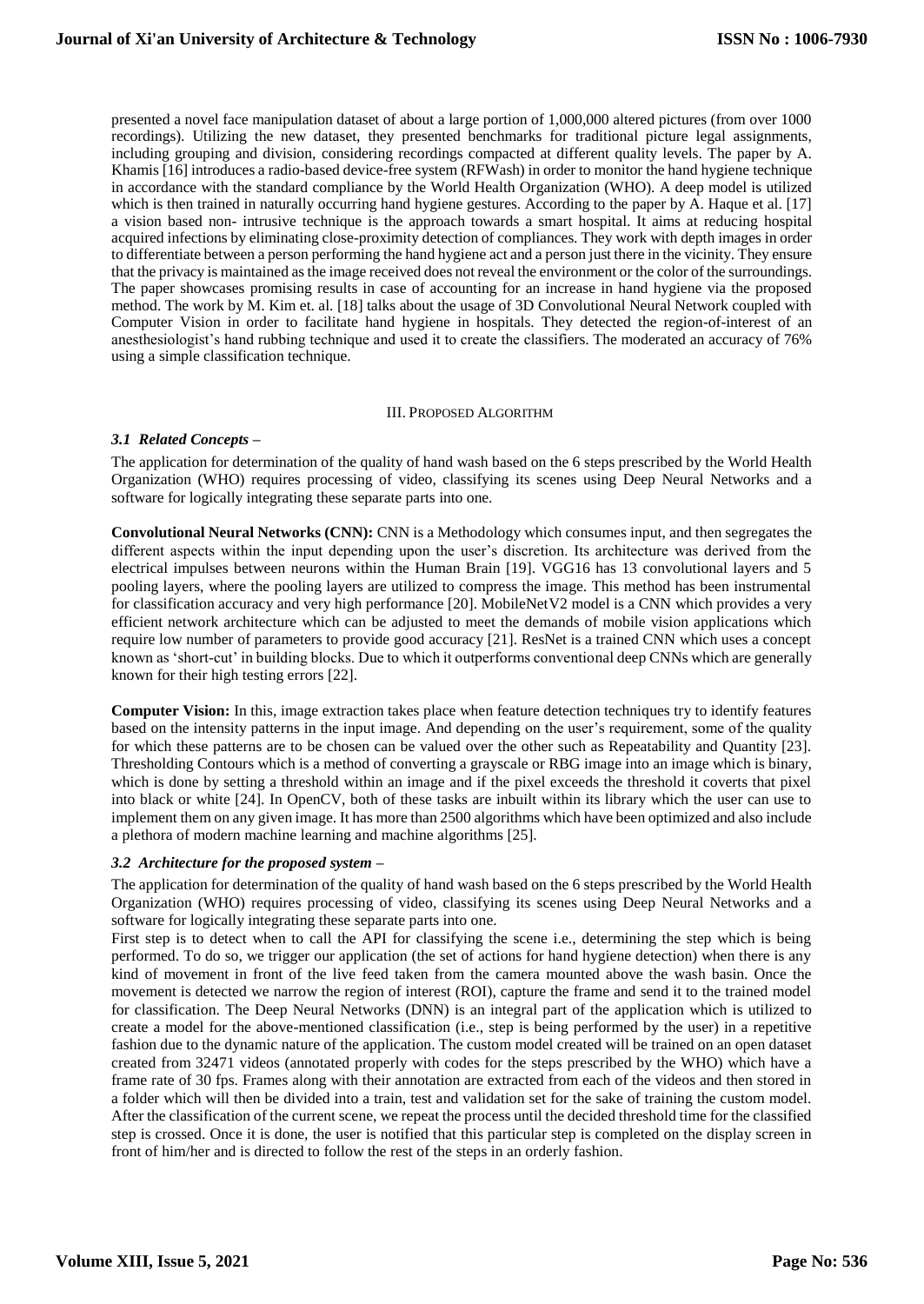The processing of all the live feed and changes on the displays will be done with the help of OpenCV, and the task involving neural network will be completed with the help of Tensorflow as it provides with inbuilt, robust and easy to use commands for model creation and training [26]. Along with the custom model for the classification of scenes we will also utilize a few standard neural networks like the AlexNet, MobileNetV2 and Xception in order to provide a comparative analysis of the results (i.e., based on accuracies, nature of the neural network and the training time) [27].

Furthermore, the above-mentioned flow of the application provides extreme flexibility, scalability and robustness. In case, there are any changes in the amount of threshold time then there is no need for any changes to the model. Only the logic in the software needs to be changed according to the problem statement's requirements. Also, the custom model created will work for any additional steps prescribed by WHO (which is unlikely due to the highlevel of scrutiny that the WHO guidelines go through) provided a proper dataset is being used for training.



Figure 1. State Diagram of the proposed model

IV. PROPOSED SYSTEM AND ANALYSIS DESIGN

#### *4.1 Introduction –*

It is often seen that monitoring and assurance goes a long way in conditioning a positive feedback loop in humans [28]. If a particular act is monitored and then validated then humans get conditioned into repeating the same activity in a more enthusiastic manner. A system which guides a person into the steps to wash hand and validates each step once it is done will ensure that each individual takes the act seriously [29]. In order to do the same, the work proposes a technique where the action of washing hands is captured as a live video stream and then each step is validated by a marker. The steps that are proposed for washing hands are the 6 steps prescribed by the World Health Organization (WHO). When manipulation of video streams or capturing and detecting the same comes into play, then the concept of Computer Vision is always required. The open-source library OpenCV is the most prominent tools which provide all kinds of facilities in order to work with video streams. The work will use OpenCV in order to detect the hand movement and capture the same which will be used ahead for validation process. Furthermore, the concept of Neural Networks will be utilized by the work in order to create models based on pre-existing dataset (open-source dataset of 32471 videos) which will be used to validate the steps with utmost accuracy.

## *4.2 Product Features –*

The product is based on Neural Network and Computer Vision algorithms. It has features that are defined by the administrators' perspectives and also from the users' perspectives. The following are the features of the product created:

 **Flexibility of dataset usage:** This feature of the product is pertinent to the developer or the administrator side. The product has been developed using the open source dataset (32471 videos) of hand washing technique following the WHO mandated steps. The product allows for addition of further datasets making it more efficient in its working.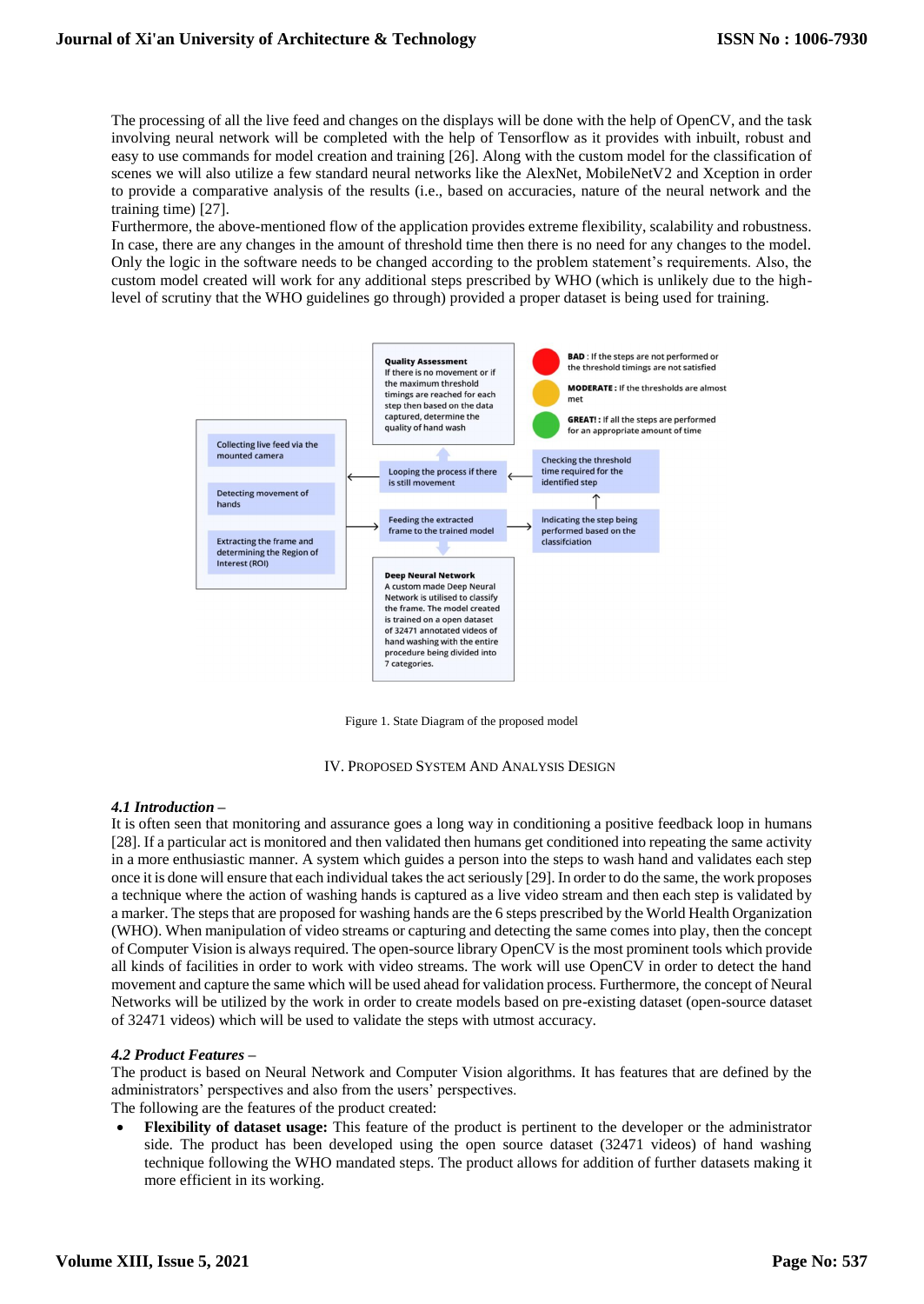- **Real-time video capturing and guidance:** This feature of the product is pertinent to the consumer side or the people performing the act of hand washing. The video of them performing each step is captured by the product using a webcam, which then further goes for testing to verify whether it has been performed for the accurate time and in an accurate manner. This is carried out using Computer Vision (OpenCV).
- **Validation:** Once the video is captured, the product verifies whether that particular step was accurately carried out. If it was, it validates the consumer or the user to move on to the next step in hand hygiene process. The validation is carried out using Neural Network algorithms.

## *4.3 User Characteristics –*

The product is aimed towards the common people and the medical personnel in order to provide them and to increase awareness about proper hand hygiene mechanism especially during the times of the COVID-19 pandemic. The different user classes and their characteristics are as follows:

- **Developers:** These users are defined by the developers of the product or the software. They have all the development tools installed in their system. They will be the ones training the data and creating a model to test the data. They will also be writing a code to capture the hand movements and extract the region of interest using OpenCV. Finally, they will also be responsible for installing the system at the appropriate locations.
- **Hospital Medical Personnel:** These users are the frontline workers who are actively participating in the hospitals in order to treat the incoming patients. Even without a global pandemic their well-being and hygiene is of utmost importance, thus, having a system like this will help them to consciously time themselves and follow the accurate steps as mandated by the WHO.
- **Individuals (Patients/ Non-patients):** These basically include every single individual in and around the area where the product is installed. Being a system which encourages hand hygiene in accurate manner, it is important for patients to ensure that they are performing that act accurately to prevent any infections. These users can also be individuals sitting at home or washing hands in public rest rooms.

## *4.4 Product Requirements –*

 **Efficiency** The efficiency of the product can be categorized as Time Efficiency and Space Efficiency in the following manner:

**Time:** As per the WHO guidelines, an average of 5 seconds is required for each of the six steps of hand hygiene, thus, the entire act of efficient hand hygiene takes about 30 seconds. This time frame is short and is efficient as it provides the users with the desired outcome.

**Space:** The prototype version of this product would simply requires a display, camera and a small preprogrammed processing unit, thus, taking minimal space. In the sense of deployment with proper hardware, the product would be installed on top of a sink at eye level. This signifies that the space complexity of the entire product would be very less as it will be using unused space over a particular sink or any hand washing system in place.

- **Reliability:** As the testing of the Neural Networks models will be done, a comprehensive result will be produced which will state the most efficient and reliable model for the testing and training of the data. In the case of capturing the live video feed, the only problem that might arise is if more than one individual tries to enter frame. But all in all, the product is expected to be reliable in its use. On top of that, the steps are mandated by the WHO, thus, they have gone through enough scrutiny to be considered reliable.
- **Portability:** The product is intended to mount near or on top of a sink. As the usage of this product is intended to be for the duration of the entire day, the hardware portability is also high as it requires only a small display and camera and pre-programmable processing units like the Google AIY Vision Kit or the AWS DeepLens.
- **Usability:** The usability of the product is simple, as the level of expertise to operate the same is low. The technical aspect of it will be taken care of by the developers but the usage of it does not require skilled resources. The user just has to follow the WHO mandated steps being displayed and ensure that their act of washing hands is within the frame of the video.

#### *4.5 Implementation Requirements –*

The implementation methodology that will be followed for the product is the Parallel Implementation technique. The two modules of the product is coded separately then integrated with an interface by the use of PyFlow, to come up with the final product.

- **Neural Network Models:** In order to test and train the dataset of 32471, a system of high RAM is required. Even though a prototype can be created with RAM size of 16-32 GB, it is better if a platform like the Google Cloud Platform (GCP) is made available. Transfer Learning is applied on the three models- VGG16, ResNet and MobileNetV2- are used for the purpose and then compared to realize the best model to implement.
- **Computer Vision:** In order to get the input data, Computer Vision algorithms are required so as to capture the video content and segment the images. These images act as inputs for the model, which then verifies it via the pre-trained model and validates the WHO mandated steps for hand washing.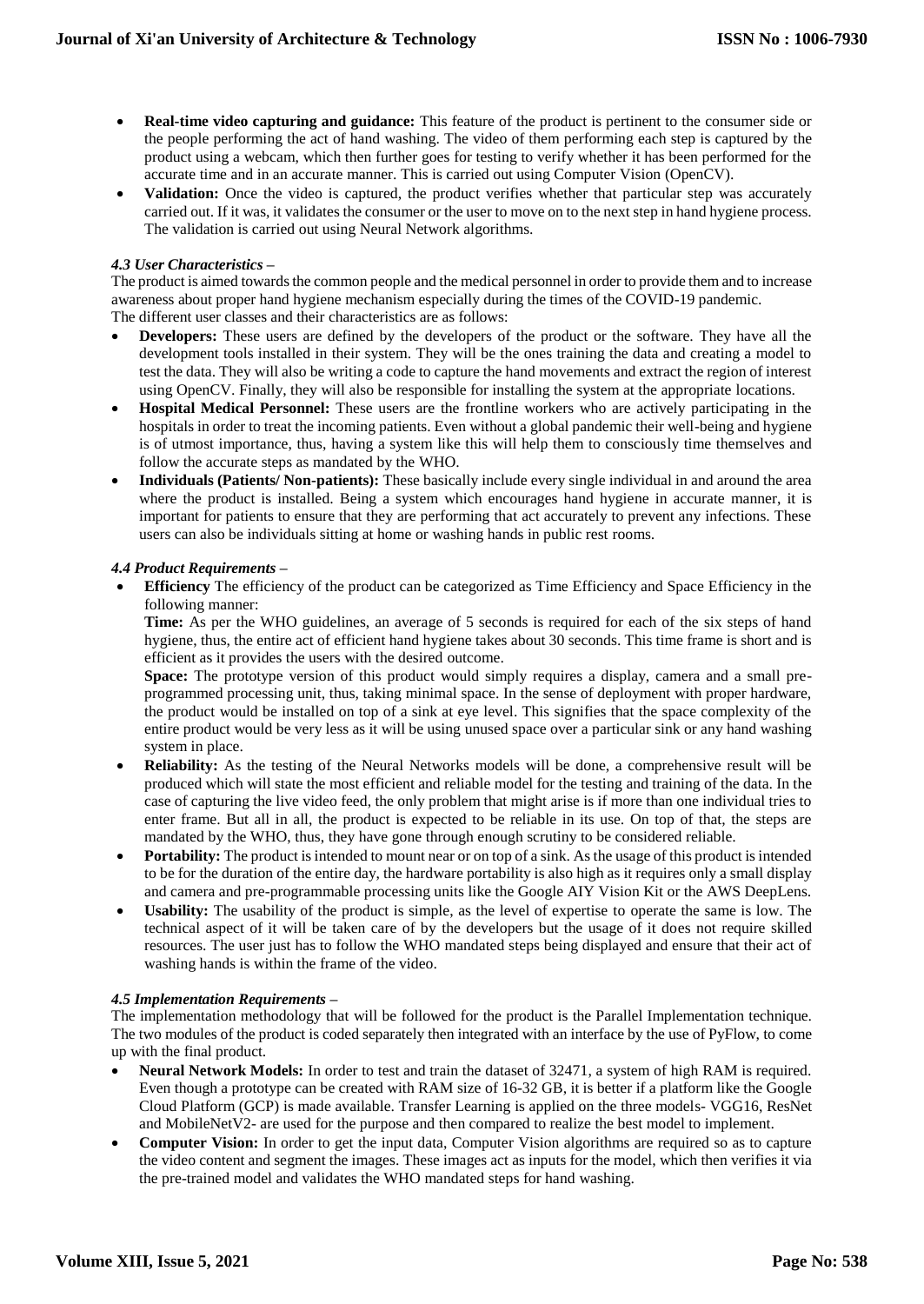#### *4.6 System Requirements –*

The prototype has been created on an DELL Inspiron 7460, with an x64-based Intel®; CoreTM i5-7200U CPU including 16 GB RAM, a 64-bit Windows as well as Linux operating system and an NVIDIA 940MX graphics card. A webcam is of utmost importance for the capturing of the video image. The training of the classifier was performed on the GPU provided by Kaggle and Google Colab. To ensure that the system runs for more epochs and provides better accuracies, it is advised to work on a higher powered system which has higher RAM and more than one GPUs allowing for the extensive processing of the dataset. The entire product is coded in Python 3.9 which requires the following packages: tensorflow, OpenCV (cv2), numpy, sklearn, PyFlow. Depending on the computation power, the coding is done in varying notebooks like Google Colab or Keras Notebook.

#### V. RESULTS AND DISCUSSION

The system is implemented with image processing functions from OpenCV. Transfer Learning is applied on three different CNN models for the training and testing of the dataset- the VGG16, ResNet and MobileNetV2 models, which are pre-trained on the open source dataset ImageNet. The open dataset was taken from a project, by the Ministry of Education and Science, Republic of Latvia, "Integration of reliable technologies for protection against Covid-19 in healthcare and high-risk areas." According to the dataset, column 1 signifies the video frame, column 2 signifies whether the person is washing or not  $(0/1)$  and the third column defines the step the user is in  $(1-$ 6), as shown in Table 1.

|  |  |  | <b>Table 1: Dataset Description</b> |
|--|--|--|-------------------------------------|
|--|--|--|-------------------------------------|

| Code           | <b>Code explanation</b>                                                              |
|----------------|--------------------------------------------------------------------------------------|
| 1              | Hand washing movement -<br>palm to palm                                              |
| $\overline{2}$ | Hand washing movement $-$<br>Palm over dorsum, fingers interlaced                    |
| 3              | Hand washing movement $-$<br>Palm to palm, fingers interlaced                        |
| 4              | Hand washing movement -<br>Backs of fingers to opposing palm,<br>fingers interlocked |
| 5              | Hand washing movement -<br>Rotational rubbing of the thumb                           |
| 6              | Hand washing movement-<br>Fingertips to palm                                         |

| 107 | 3500         |               |
|-----|--------------|---------------|
| 108 | 3533.333     | 3             |
| 109 | 3566.667     | 3             |
| 110 | 3600         | $\mathcal{P}$ |
|     | 3633.333     | $\mathcal{P}$ |
|     | 112 3666.667 |               |

Currently, the created models are benchmarked with the performance evaluation metrics, namely the Training Accuracy and the Validation Accuracy. The three CNN models for the given dataset are evaluated using these metrics. The models are trained and tested using the same dataset, which has been adapted from the Kaggle platform [30]. Due to the unavailability of a better platform like the GCP or AWS, or the use of GPUs for a longer period of time, the testing of the models could be facilitated only for 10 Epochs. Table 2 shows the different values of the Accuracies across the three models at each of the 10 epochs.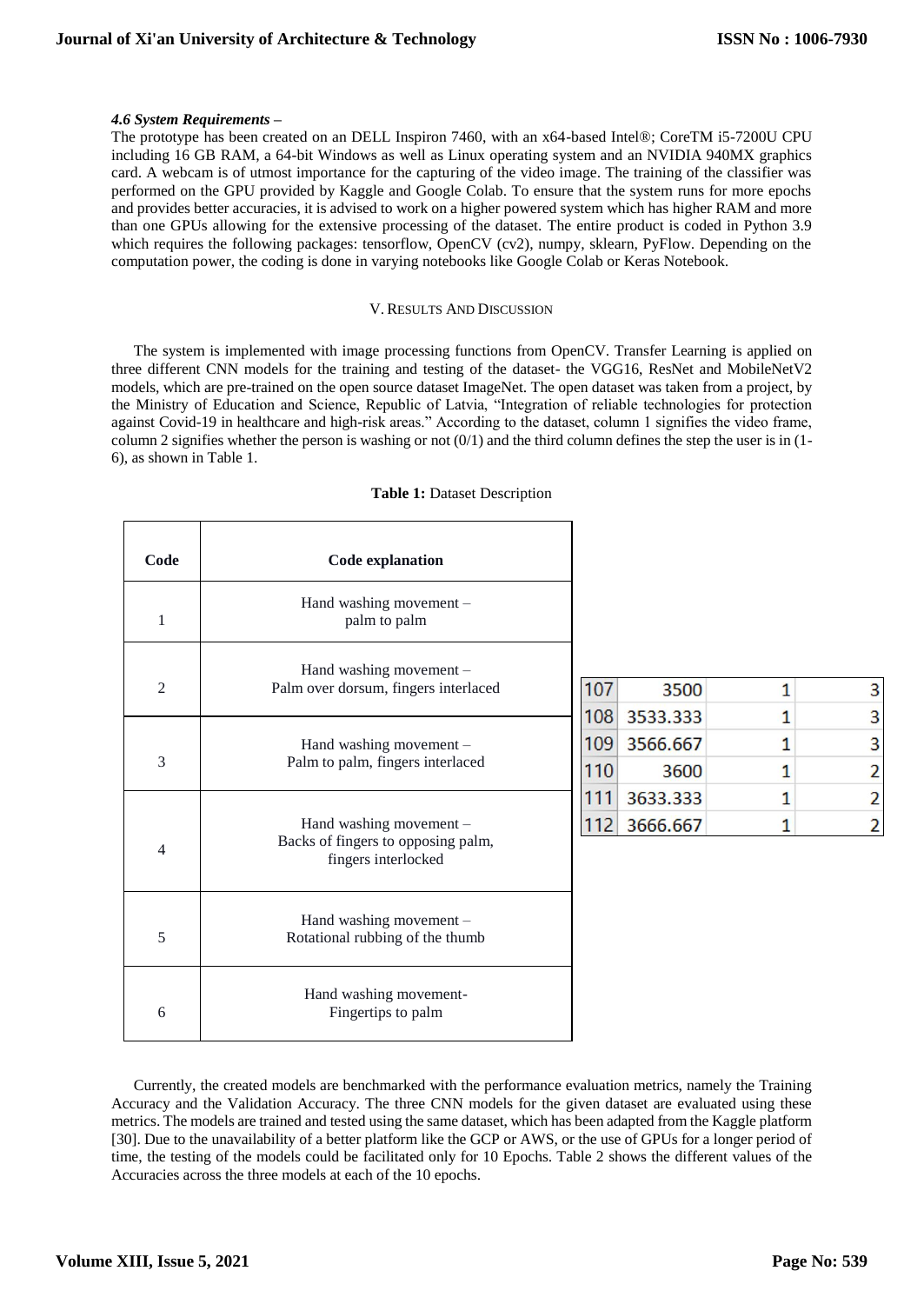| <b>Epochs</b>  | <b>VGG16</b>                       |                                      | <b>ResNet</b>                      |                                      | MobileNetV2                        |                                      |
|----------------|------------------------------------|--------------------------------------|------------------------------------|--------------------------------------|------------------------------------|--------------------------------------|
|                | <b>Training</b><br><b>Accuracy</b> | <b>Validation</b><br><b>Accuracy</b> | <b>Training</b><br><b>Accuracy</b> | <b>Validation</b><br><b>Accuracy</b> | <b>Training</b><br><b>Accuracy</b> | <b>Validation</b><br><b>Accuracy</b> |
| $\mathbf{1}$   | 44.61                              | 44.00                                | 44.31                              | 35.07                                | 57.77                              | 50.26                                |
| $\mathfrak{2}$ | 56.58                              | 46.87                                | 55.95                              | 50.60                                | 60.15                              | 55.42                                |
| 3              | 58.90                              | 49.02                                | 59.30                              | 53.53                                | 61.68                              | 53.31                                |
| $\overline{4}$ | 60.68                              | 50.80                                | 60.90                              | 51.80                                | 62.42                              | 50.10                                |
| 5              | 61.30                              | 54.96                                | 62.17                              | 52.11                                | 63.12                              | 51.73                                |
| 6              | 63.06                              | 53.58                                | 62.92                              | 57.98                                | 63.91                              | 58.82                                |
| $\tau$         | 63.26                              | 55.19                                | 63.38                              | 58.89                                | 64.64                              | 58.24                                |
| 8              | 64.31                              | 58.05                                | 63.34                              | 62.31                                | 64.55                              | 61.72                                |
| 9              | 64.18                              | 64.33                                | 64.77                              | 59.41                                | 65.58                              | 65.08                                |
| 10             | 64.68                              | 63.96                                | 64.75                              | 61.96                                | 65.48                              | 68.58                                |
| 11             | 64.77                              | 65.10                                | 65.32                              | 65.21                                | 65.66                              | 65.58                                |
| 12             | 64.86                              | 65.03                                | 66.41                              | 65.99                                | 65.96                              | 65.79                                |
| 13             | 65.61                              | 65.22                                | 66.32                              | 66.70                                | 66.32                              | 66.10                                |
| 14             | 67.13                              | 66.88                                | 67.18                              | 67.23                                | 66.73                              | 66.90                                |
| 15             | 67.18                              | 66.26                                | 67.97                              | 68.20                                | 67.87                              | 66.69                                |
| 16             | 67.01                              | 67.93                                | 68.75                              | 68.65                                | 67.70                              | 67.39                                |
| 17             | 69.33                              | 70.21                                | 69.13                              | 69.22                                | 67.91                              | 67.48                                |
| 18             | 69.97                              | 69.99                                | 72.16                              | 71.56                                | 68.19                              | 68.28                                |
| 19             | 70.15                              | 70.56                                | 72.73                              | 72.63                                | 68.26                              | 68.41                                |
| 20             | 72.34                              | 71.79                                | 73.66                              | 73.59                                | 69.37                              | 68.93                                |
| 21             | 72.44                              | 72.34                                | 74.04                              | 74.18                                | 69.80                              | 69.77                                |
| 22             | 73.03                              | 73.23                                | 74.77                              | 75.33                                | 70.03                              | 69.81                                |
| 23             | 73.85                              | 74.03                                | 76.43                              | 77.01                                | 69.96                              | 70.31                                |
| 24             | 74.02                              | 74.66                                | 76.86                              | 76.98                                | 70.46                              | 70.15                                |
| 25             | 74.39                              | 74.48                                | 77.07                              | 77.24                                | 70.81                              | 70.69                                |

| <b>Table 2:</b> Accuracies of the three models (in %) |  |  |  |
|-------------------------------------------------------|--|--|--|
|-------------------------------------------------------|--|--|--|

Based on Table 1, the following graphs are plotted which illustrates the comparison between the Training Accuracy and the Validation Accuracy for each of the 25 epochs and for each of the three models mentioned. Figure 2 (a) illustrates the comparison in case of VGG16 model. Figure 2 (b) illustrates the ResNet model and Figure 2 (c) illustrates the MobileNetV2 model of Convolutional Neural Network. After the said comparisons, Figure 2 (d) shows a final graph which compares the accuracy of each of the three models at 25 epochs.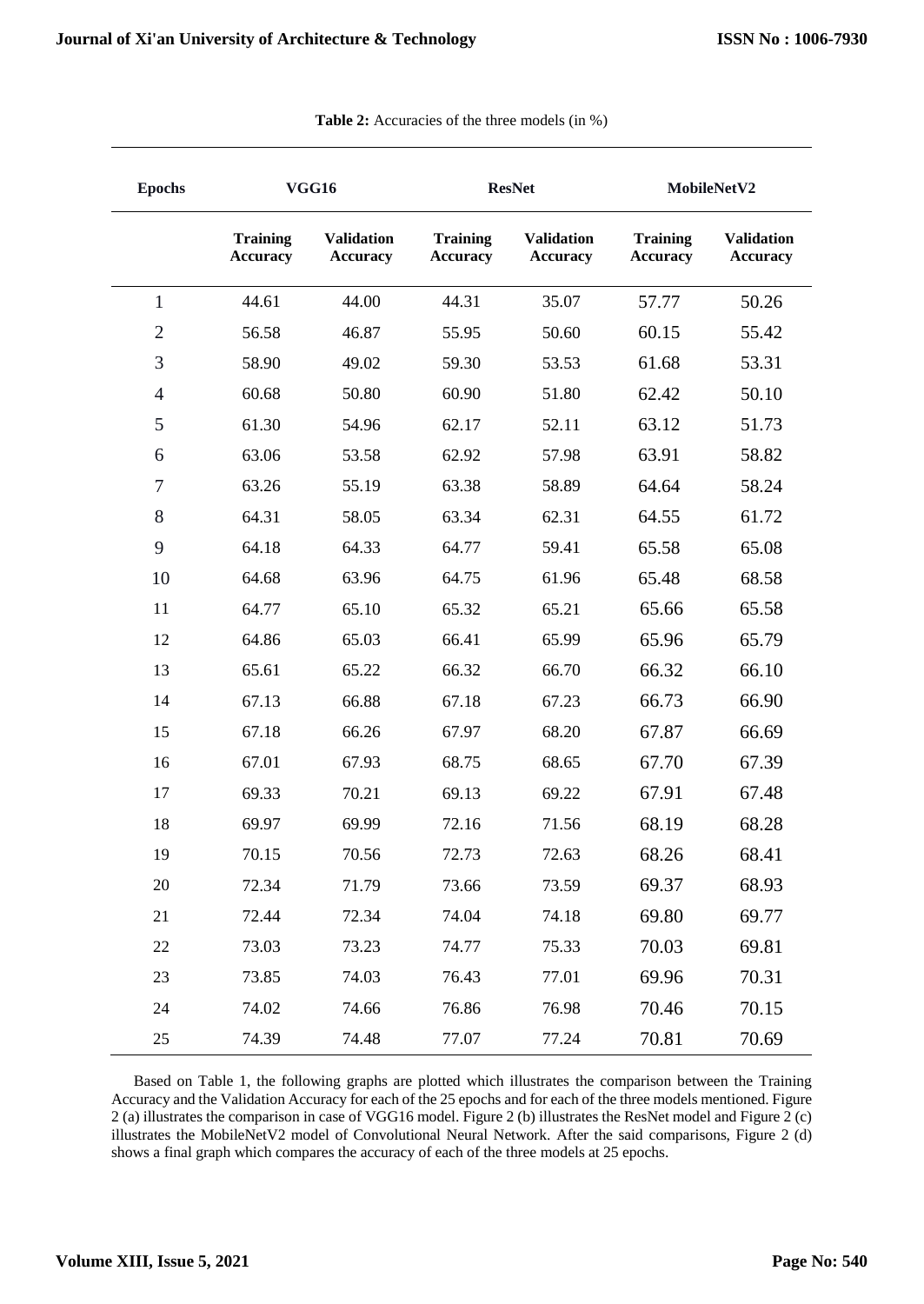

Figure 2. Visualization of the evaluation metric scores that are obtained by the models: (a) VGG16; (b) ResNet; (c) MobileNetV2; (d) Accuracy comparison of all the models

Figure 2(d) clearly shows that accuracy variation of each of the models. Initially, for only 10 epochs, the average accuracy of VGG16 was 60.16%, while ResNet shows an accuracy of 60.18%. Whereas, MobileNetV2 showcased the highest average accuracy, for 10 epochs, that of 62.93%. Thus, at that stage of the product it showed that MobileNetV2 has the best performance. But as the number of epochs was increased to 25, MobileNetV2 suggested a steady and a flat plot, as shown in figure 2(c), as compared to the other two models. Whereas, VGG16 and ResNet suggested an increasing trend in their curve with an increase in the number of epochs, as shown in figure 2(a) and figure 2(b). Thus, after 25 epochs the ResNet has the best result with the highest accuracy of 77.24%, followed by VGG16 with 74.48%, while MobileNetV2 had the least accuracy that of 70.69%.

Now, once the models are trained and tested and the best model realized, that is ResNet, the product implementation moves on to the Computer Vision aspect of it. Using OpenCV algorithms of thresholding and contouring along with background subtraction, the system will extract the video feed and break into frames which are preprocessed according to the input requirements of our trained classifier used to validate the steps prescribed by the WHO.

Figure 3 displays a block diagram which is a 1-dimensional visualization of the entire product. It displays how the video capturing system will be mounted over the sink, and the location of the screen where the validation of each steps would be highlighted.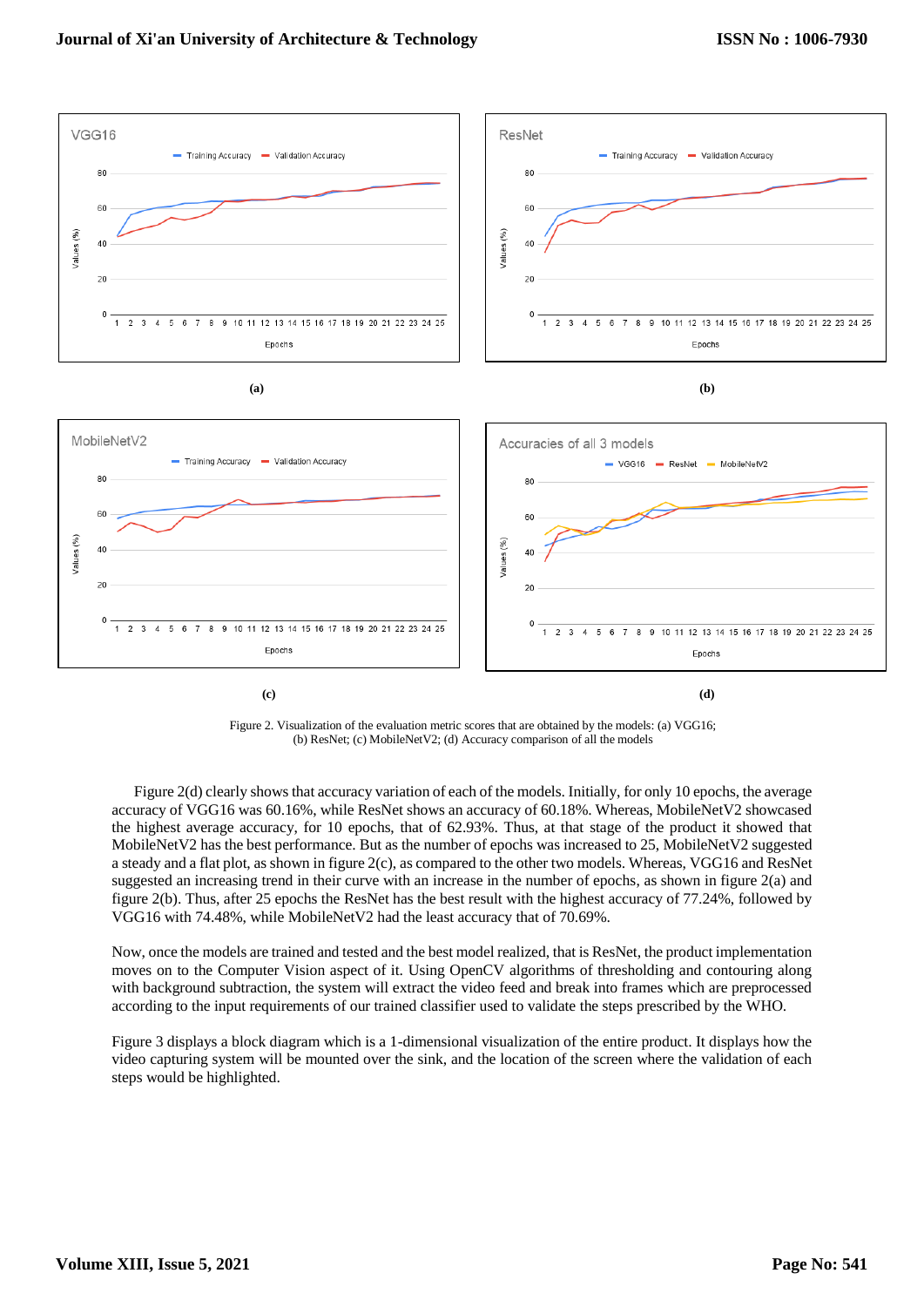

Figure 3. Visualization of the evaluation metric scores that are obtained by the models: (a) VGG16

Figure 4 displays the interface which has been created to capture the frames and also validate the user when they follow the steps correctly.



Figure 4: Interface for the capturing of hand movements

Once the above interface is integrated with the CNN model, a product is assembled, as shown in figure 3, which works in the following manner:

- The user puts their hands under the camera which is installed.
- They enact the step as displayed on the right side.
- As the threshold is met for enacting the step, the system validates the step and marks the step as completed in the checklist that is created.
- Once a particular step is validated, the user moves on to the next step, as the act of the next steps is displayed.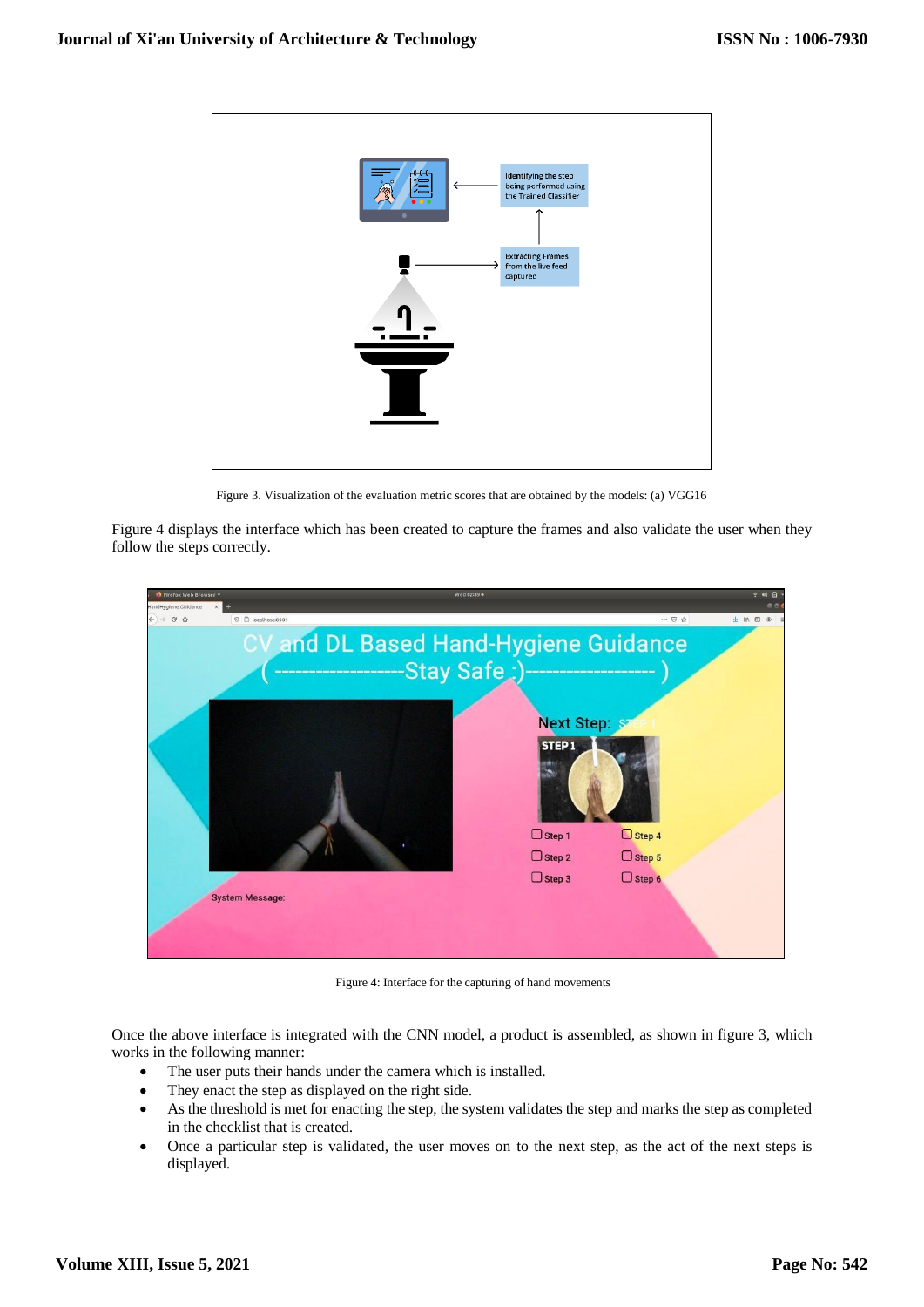#### VI. CONCLUSION

The pandemic that swept the world into chaos, made everyone realize that one cannot compromise on their hygiene. According to the WHO, the guidelines provided by them for hand wash must be followed always and not just during some specific instance like the pandemic of 2020.

The implementation, done by using Deep Convolutional Neural Network and Computer Vision, provides a full proof system that not only guides the users through the process of a hygienic hand wash but also encourages them to do so with the help of the live interface that is being provided. This system also enforces a habit of carrying out the task efficiently thus conditioning them to do it without needing validation. The work realizes that ResNet is the best CNN model in order to train the dataset taken, that of 32471 videos. Using 25 epochs, it shows an accuracy of 77.24%, greater than the ones shown by VGG16 and MobileNetV2. It can also be taken into consideration that with better hardware, increase in GPUs supporting more number of epochs, the accuracy might subsequently increase, but it is expected that ResNet will still show the highest accuracy based on the trend observed.

The system that is created is easy to build and easy to use, requiring minimalistic robust hardware that can be found in any electronic store which makes it extremely robust and portable. Furthermore, due to the unique modularized structure of the software it becomes easy to make changes to the thresholds and the classified steps independently and with ease which makes the software flexible.

#### VII. REFERENCES

- [1] Desai, A. N., & Patel, P. (2020). Stopping the spread of COVID-19. *Jama*, *323*(15), 1516-1516.
- [2] Schuchat, A., Covid, C. D. C., & Team, R. (2020). Public health response to the initiation and spread of pandemic COVID-19 in the United States, February 24–April 21, 2020. *Morbidity and mortality weekly Report*, *69*(18), 551.
- [3] Musu, M., Lai, A., Mereu, N. M., Galletta, M., Campagna, M., Tidore, M., & Coppola, R. C. (2017). Assessing hand hygiene compliance among healthcare workers in six Intensive Care Units. *Journal of preventive medicine and hygiene*, *58*(3), E231.
- [4] Yeung, S., Alahi, A., Haque, A., Peng, B., Luo, Z., Singh, A., & Li, F. F. (2016). Vision-Based Hand Hygiene Monitoring in Hospitals. In *AMIA*.
- [5] Islam, M. R., Mitu, U. K., Bhuiyan, R. A., & Shin, J. (2018, September). Hand gesture feature extraction using deep convolutional neural network for recognizing American sign language. In *2018 4th International Conference on Frontiers of Signal Processing (ICFSP)* (pp. 115-119). IEEE.
- [6] Khan, S., Rahmani, H., Shah, S. A. A., & Bennamoun, M. (2018). A guide to convolutional neural networks for computer vision. *Synthesis Lectures on Computer Vision*, *8*(1), 1-207.
- [7] Ullah, A., Ahmad, J., Muhammad, K., Sajjad, M., & Baik, S. W. (2017). Action recognition in video sequences using deep bi-directional LSTM with CNN features. *IEEE access*, *6*, 1155-1166.
- [8] Zhang, M., Cheng, X., Copeland, D., Desai, A., Guan, M. Y., Brat, G. A., & Yeung, S. (2020). Using Computer Vision to Automate Hand Detection and Tracking of Surgeon Movements in Videos of Open Surgery. *arXiv preprint arXiv:2012.06948*.
- [9] Luo, W., Yang, B., & Urtasun, R. (2018). Fast and furious: Real time end-to-end 3d detection, tracking and motion forecasting with a single convolutional net. In *Proceedings of the IEEE conference on Computer Vision and Pattern Recognition* (pp. 3569-3577).
- [10] Roy, K., Mohanty, A., & Sahay, R. R. (2017). Deep learning based hand detection in cluttered environment using skin segmentation. In *Proceedings of the IEEE International Conference on Computer Vision Workshops* (pp. 640-649).
- [11] Cheng, J., Tsai, Y. H., Hung, W. C., Wang, S., & Yang, M. H. (2018). Fast and accurate online video object segmentation via tracking parts. In *Proceedings of the IEEE conference on computer vision and pattern recognition* (pp. 7415-7424).
- [12] Izadpanahkakhk, M., Razavi, S. M., Taghipour-Gorjikolaie, M., Zahiri, S. H., & Uncini, A. (2018). Deep region of interest and feature extraction models for palmprint verification using convolutional neural networks transfer learning. *Applied Sciences*, *8*(7), 1210.
- [13] Gu, K., Yang, B., Ngiam, J., Le, Q., & Shlens, J. (2019). Using videos to evaluate image model robustness. *arXiv preprint arXiv:1904.10076*.
- [14] Chen, C., Chen, Q., Do, M. N., & Koltun, V. (2019). Seeing motion in the dark. In *Proceedings of the IEEE/CVF International Conference on Computer Vision* (pp. 3185-3194).
- [15] Rössler, A., Cozzolino, D., Verdoliva, L., Riess, C., Thies, J., & Nießner, M. (2018). Faceforensics: A large-scale video dataset for forgery detection in human faces. *arXiv preprint arXiv:1803.09179*.
- [16] Khamis, A., Kusy, B., Chou, C. T., McLaws, M. L., & Hu, W. (2020, November). RFWash: a weakly supervised tracking of hand hygiene technique. In *Proceedings of the 18th Conference on Embedded Networked Sensor Systems* (pp. 572-584).
- [17] Haque, A., Guo, M., Alahi, A., Yeung, S., Luo, Z., Rege, A., & Fei-Fei, L. (2017, November). Towards vision-based smart hospitals: a system for tracking and monitoring hand hygiene compliance. In *Machine Learning for Healthcare Conference* (pp. 75-87). PMLR.
- [18] Kim, M., Choi, J., & Kim, N. (2020). Fully Automated Hand Hygiene Monitoring\\in Operating Room using 3D Convolutional Neural Network. *arXiv preprint arXiv:2003.09087*.